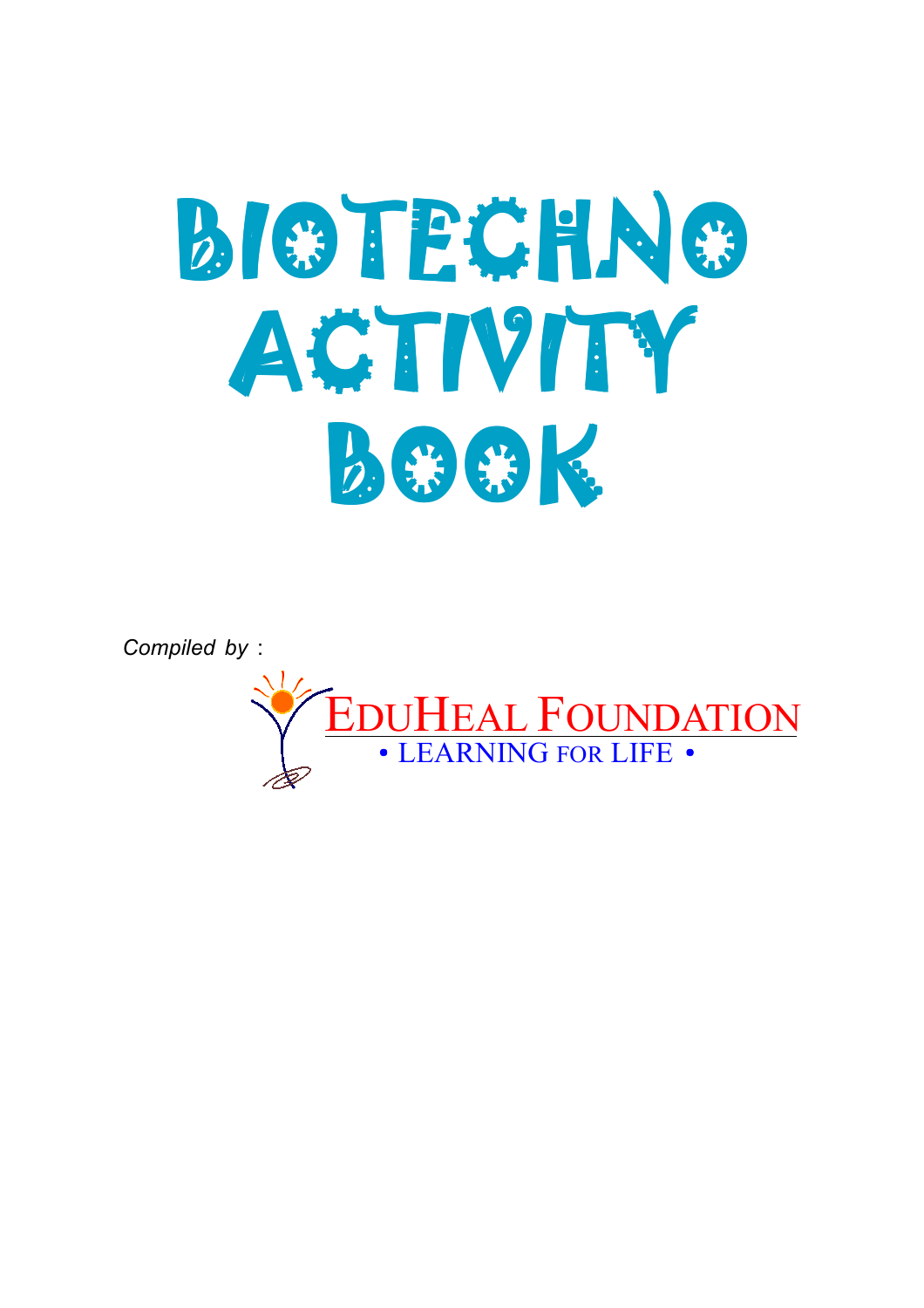

#### **Preface**

Biotechno Activities book is a small step torwards encouraging school students to take up biotechnology. We at EduHeal Foundation still need lot of help and encouragement from school teachers and Principal in accomplishment of our goal. It is you who form the vital link between EduHeal Foundation and students as you can further encourage students to know about biotechnology on a day to day basics. We would also not sit idle but make efforts to increase interest :

- By publishing books like Biotechno Activities Books.
- Create awareness by conducting Nationwide Biotechnology Olympiad.
- Teacher Tranining Programme in basics of genetics and Biotechnology.
- Career Development Workshop for Students.
- Virtual Genetic Lab.
- Networking to enhance school/Govt./ Industry Interface.

#### **EDUHEAL FOUNDATION wishes to thank the following for their support**

**EduSys Subject Experts \* Mr. Ram Mohan Rao Former Principal Information officer,**

**Govt, Of India Information Advisor to the Prime Minister**

**\* Prof. S.S. Mathur Former Prof. & Head, Centre for Energy Studies, IIT Delhi, Institutional Co-ordinator, United Nations Unversity, Tokyo, Japan Minister, Education & Culture, Embassy of India, Washington DC, USA**

- **Ranglal Jamuda, IAS Commissioner Kendriya Vidyalaya Sangathan,**
- **New Delhi \* Mr. Pervez Ali Khan**
- **NISCAIR, New Delhi**

**\* Dr. K. Sharma, Dept. of Biotechnology, . Sharma AIIMS, Delhi**

- **\* Dr. Saroj Mishra Prof. of Biotechnology, IIT, Delhi**
- **\* Dr. A.N. Sinha, MS, FAIS, FICS . Sinha Former Consultant Surgeon & Head, VMMC & Safdarjung Hospital , Delhi**
- **\* Dr. Dinkar Bakshi, MD ar Bakshi, Registrar, Deptt. of Paediatrics, Infirmary Hospital, Leeds, U.K.**
- **Dr. Sandeep Dham, MD (Medicine) Clinical Astt. Prof., SUNY Health Centre, Broklyn, New York, USA**
- **\* Dr Saurabh Shukla MD, (AIIMS) Delhi**
- **(Presently associated with WHO Pulse Polio Programme) \* Dr. Rajesh Kaushal**
- **MD (AIIMS) Delhi**
- **\* Dr. N.K. Mendiratta. MD, Anaesthesia, VMMC & . Mendiratta**
- **Safdarjung Hospital, Delhi**
- **\* Dr. Nagendra P. MS (Orthopedics), Bangalore Medical . College, Bangalore**

**\* Coordinator, South African Agency for science and technology advancement. Coordinator**

For any query please contact Eduheal Foundation helpline : 09350232518

With best wishes

#### **Dr. Sandeep Ahlawat** Managing Trustee Eduheal Foundation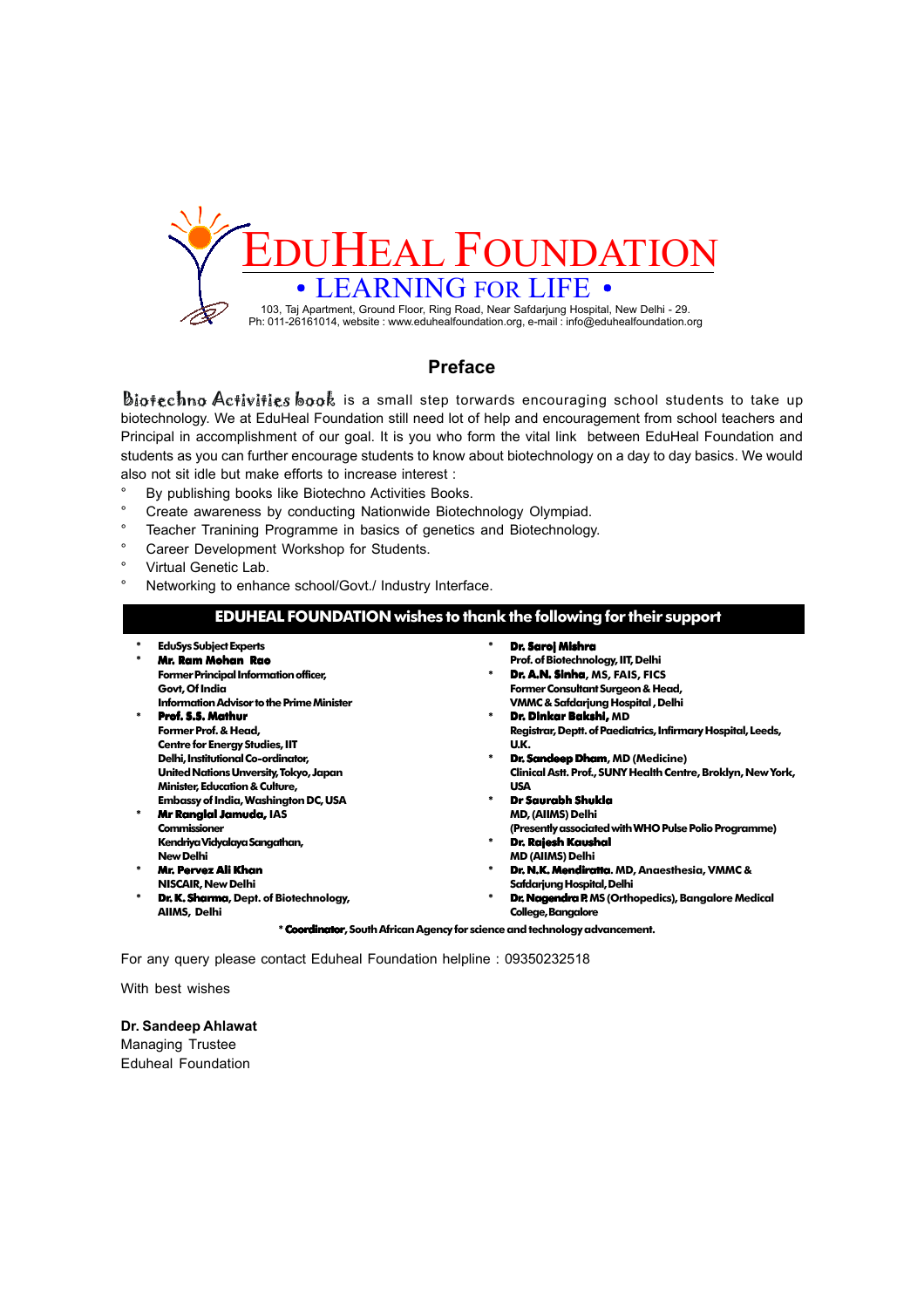# CLASS - VII

| <b>S. No.</b> | <b>Topic</b>                                   | Page No. |
|---------------|------------------------------------------------|----------|
| 1.            | <b>Introduction</b>                            | 05       |
| 2.            | "Cells-The Bricks of Body!                     | 06       |
| 3.            | <b>Enzyme</b>                                  | 09       |
| 4.            | <b>Interesting Facts</b>                       | 10       |
| 5.            | <b>DNA Blueprint of Life</b>                   | 11       |
| 6.            | <b>Descent of Traits in Generation</b>         | 14       |
| 7.            | <b>Mouse Puppet Activity</b>                   | 17       |
| 8.            | <b>Biotechnology</b>                           | 19       |
| 9.            | Defining Biotechnology and Genetic Engineering | 21       |
| 8.            | <b>Five F's of Biotechnology</b>               | 23       |
| 9.            | <b>When Man Meets Machine</b>                  | 25       |
| 10.           | <b>Biotechnology Through The Ages</b>          | 27       |
| 11.           | No More Painful Vaccination                    | 28       |
| 12.           | <b>Plants to Run Vehicles</b>                  | 30       |
| 13.           | <b>Bioinformatics</b>                          | 33       |
| 14.           | <b>Biotechnology &amp; Biodiversity</b>        | 35       |
| 15.           | <b>Sample Questions</b>                        | 39       |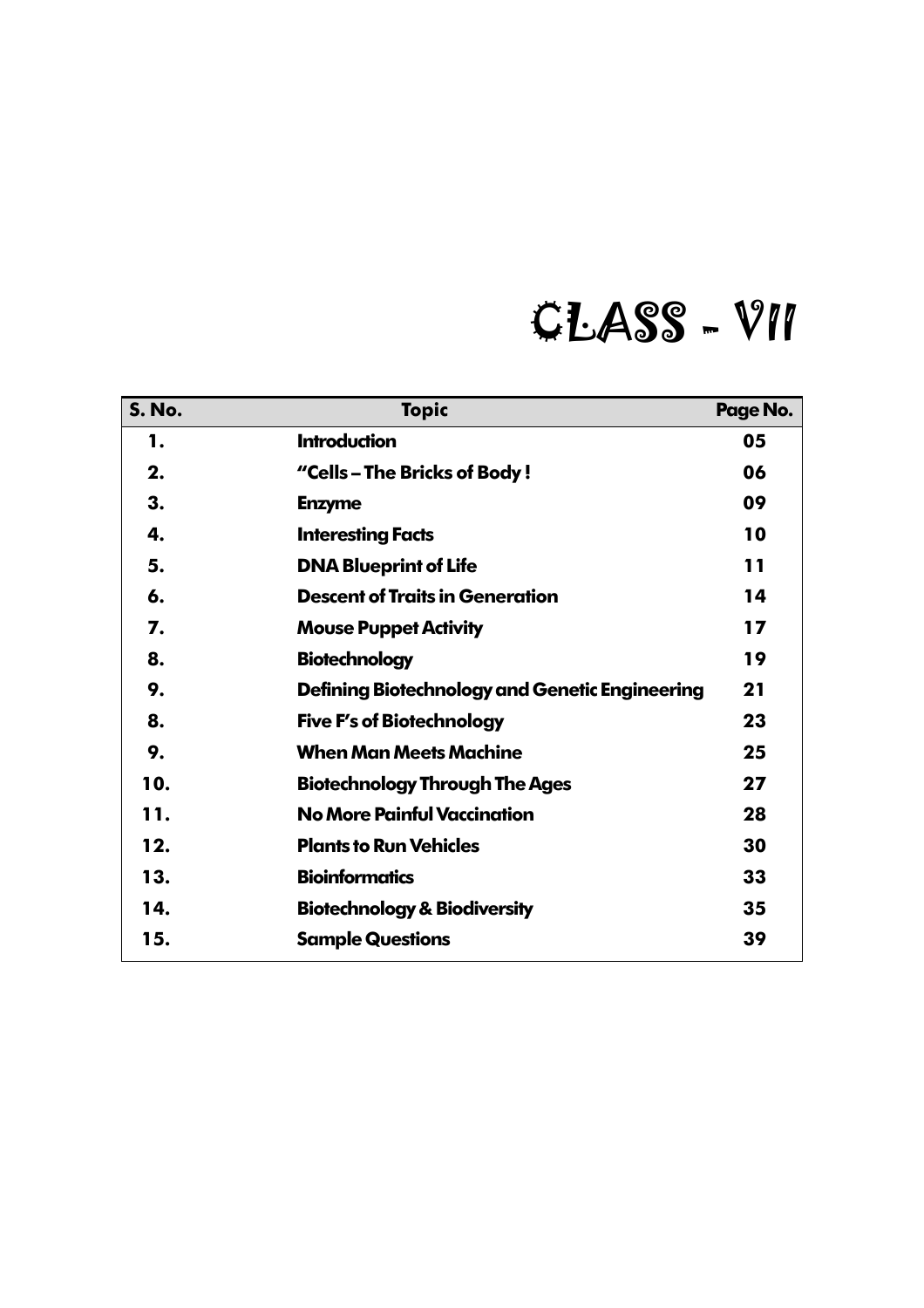## Introduction

At a microscopic level, we are all composed of cells. Look at yourself in a mirror — what you see is about 10 trillion cells divided into about 200 different types. Our muscles are made of muscle cells, our liver of liver cells, and there are even very specialized types of cells that make the enamel for our teeth or the clear lenses in our eyes!

If you want to understand how your body works, you need to understand cells. Everything from **reproduction** to infections to repairing a broken bone happens down at the cellular level. If you want to understand new frontiers like **biotechnology** and **genetic engineering**, you need to understand cells as well.

Anyone who reads the paper or any of the scientific magazines is aware that genes are BIG news these days. Here are some of the terms you commonly see:

- Biotechnology
- Human genome
- Genetic engineering
- Recombinant DNA
- Genetic diseases
- Gene therapy
- DNA mutations
- DNA fingerprinting

Gene science and genetics are rapidly changing the face of medicine, agriculture and even the legal system! Do you know how? Let's have a look and start with the cell of a bacterium. Bacteria are simplest cell possible. By understanding how bacteria work, you can understand the basic mechanisms of all of the cells in your body.

 $\sqrt{\frac{1}{2}}$ Eduheal Foundation Class 7 / 5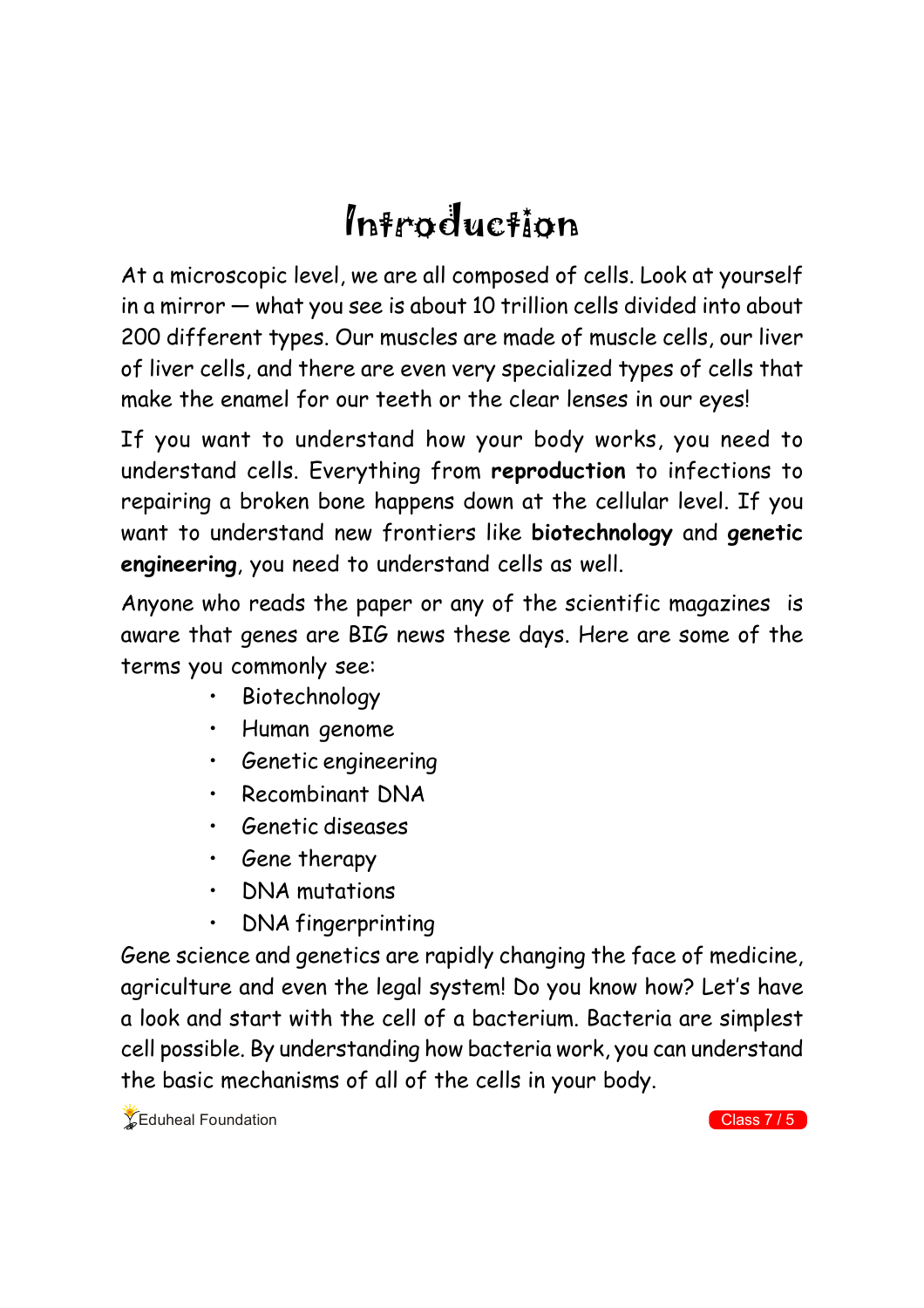# "Cells – the bricks of body !

Nearly all living things - plants and animals (including humans) - are built up from tiny pockets, called cells. (Cells are so small that they can only be seen under a microscope).

Each cell is a dynamic, living little factory. It is the smallest living unit that can carry out the basic functions of life : growth, metabolism and reproduction.

Your body is made of about **10 trillion cells**. The largest human cells are about the diameter of a human hair, but most human cells are smaller — perhaps one-tenth of the diameter of a human hair.

Run your fingers through your hair now and look at a single strand. It is not very thick — maybe 100 microns in diameter (a micron is a millionth of a meter, so 100 microns is a tenth of a millimeter). A typical human cell might be one-tenth of the diameter of your hair (10 microns). Look down at your little toe — it might represent 2 or 3 billion cells or so, depending on how big you are. Imagine a whole house filled with baby peas. If the house is your little toe, the peas are the cells. That's a lot of cells!

Bacteria are about the simplest cells that exist today. A bacteria is a single, self-contained, living cell. An **Escherichia coli** bacteria (or **E. coli** bacteria) is typical — it is about one-hundredth the size of a human cell (may be a micron long and one-tenth of a micron wide), so it is invisible without a microscope. When you get an infection, the bacteria are swimming around your big cells like little rowboats next to a large ship.

6 / Class 7 **Class 7 Class 7 Eduheal Foundation**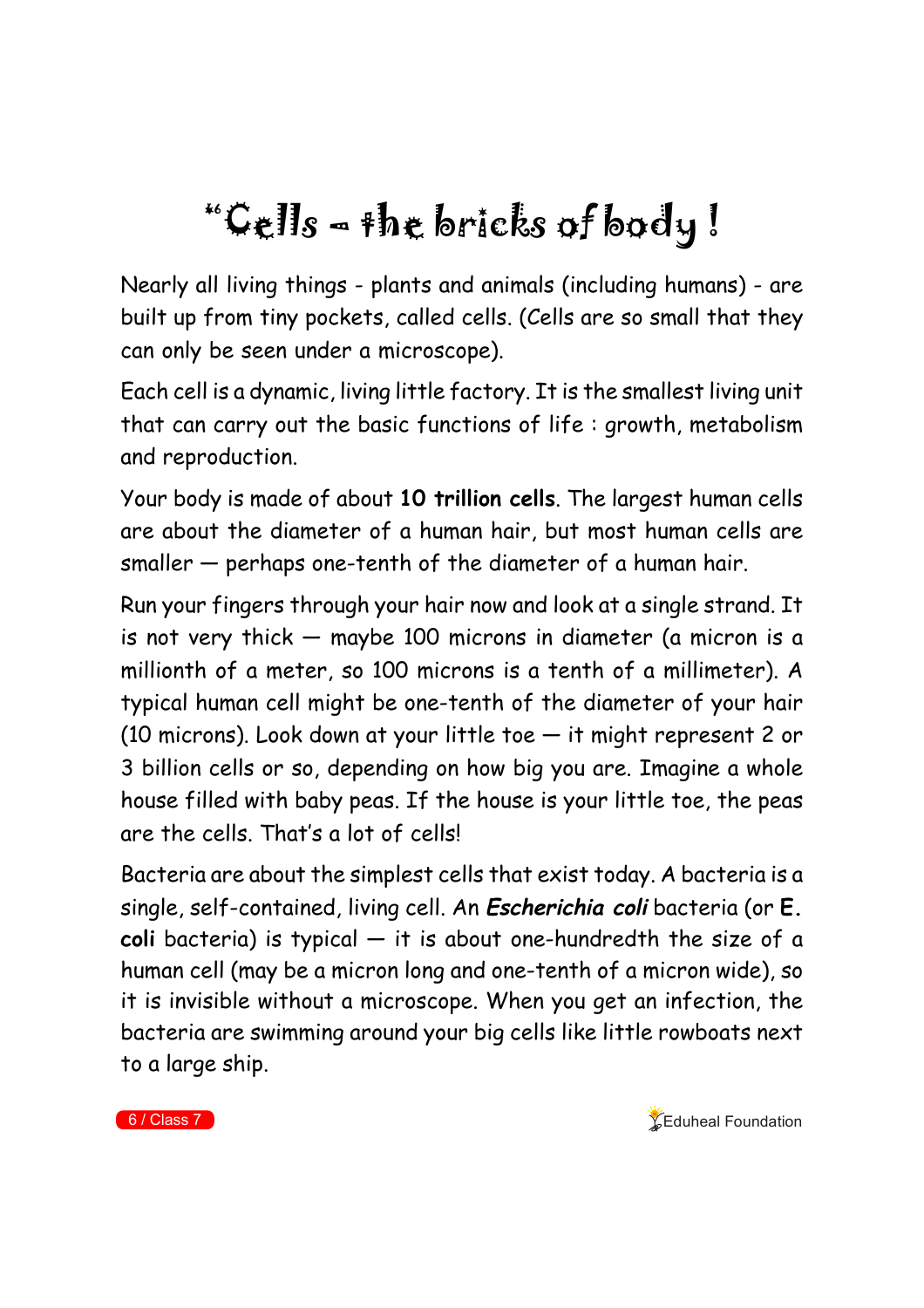Bacteria are a lot simpler than human cells. A bacterium consists of an outer wrapper called the **cell membrane**, and inside the membrane is a watery fluid called the **cytoplasm**. Cytoplasm might be 70-percent water. The other 30 percent is filled with proteins called **enzymes** that the cell has manufactured, along with smaller



molecules like amino acids, glucose molecules and ATP. At the center of the cell is a ball of DNA (similar to a wadded-up ball of string). If you were to stretch out this DNA into a single long strand, it would be incredibly long compared to the bacteria — about 1000 times longer! Attached to the outside of the cell are long strands called flagella, which propel the cell. Not all bacterium have flagella, and no human cells have them besides sperm cells.

Human cells are much more complex than bacteria. They contain a special nuclear membrane to protect the DNA, additional membranes and structures like mitochondria and golgi bodies, and a variety of other advanced features. However, the fundamental processes are the same in bacteria and human cells.

All these cells grew from a single cell made when a sperm cell from your father met an egg cell from your mother and fertilized it. This one cell contained all the instructions necessary to make you. You grew because that single cell divided to make two cells, those two divided to make four, and so on. We call this cell division and that is how all living things grow. Cells are always wearing out. New ones then replace them. Some cells last months, and some less than a day. Nerve cells last for a very long time.

 $\sqrt{\frac{1}{2}}$ Eduheal Foundation Class 7 / 7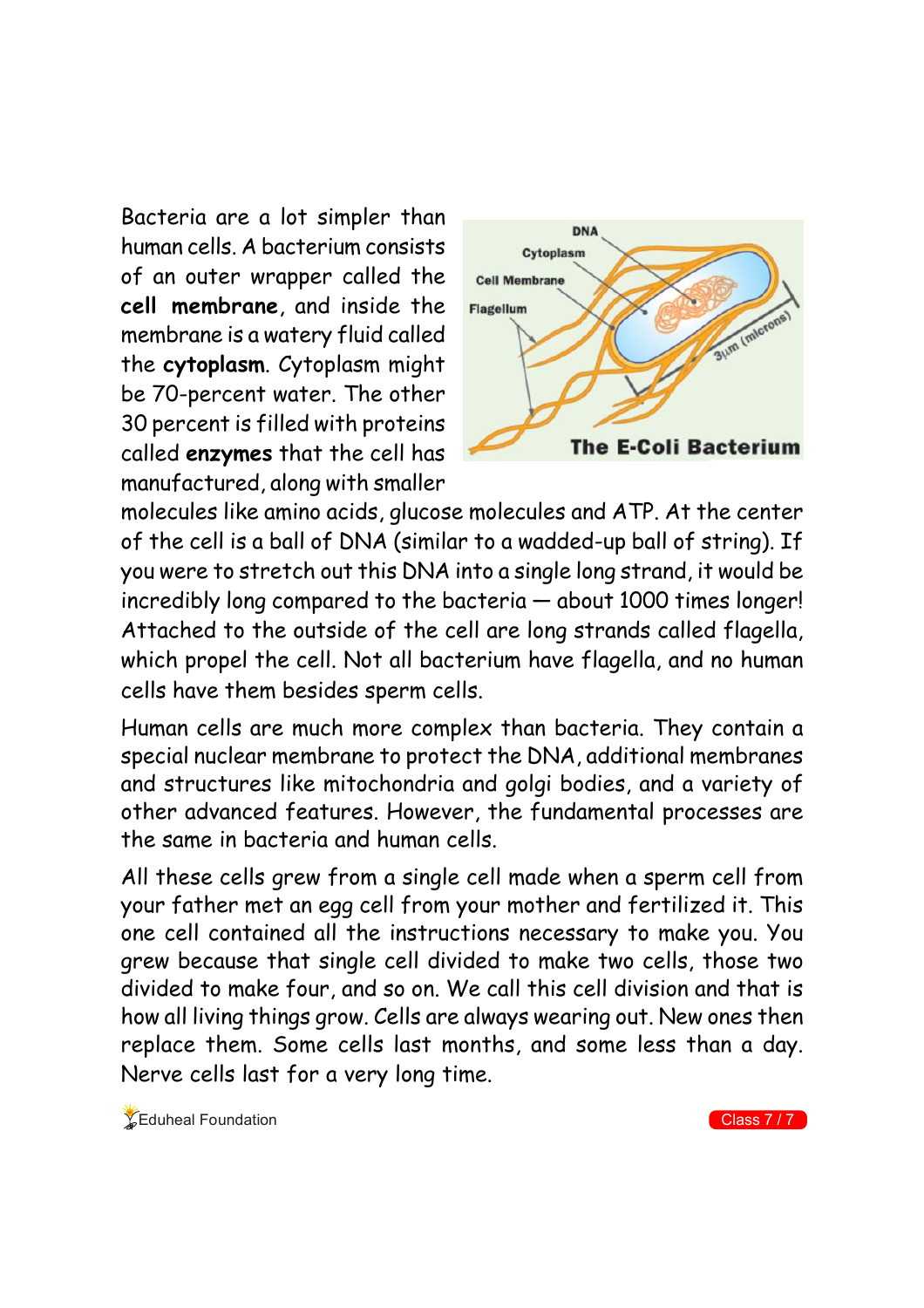

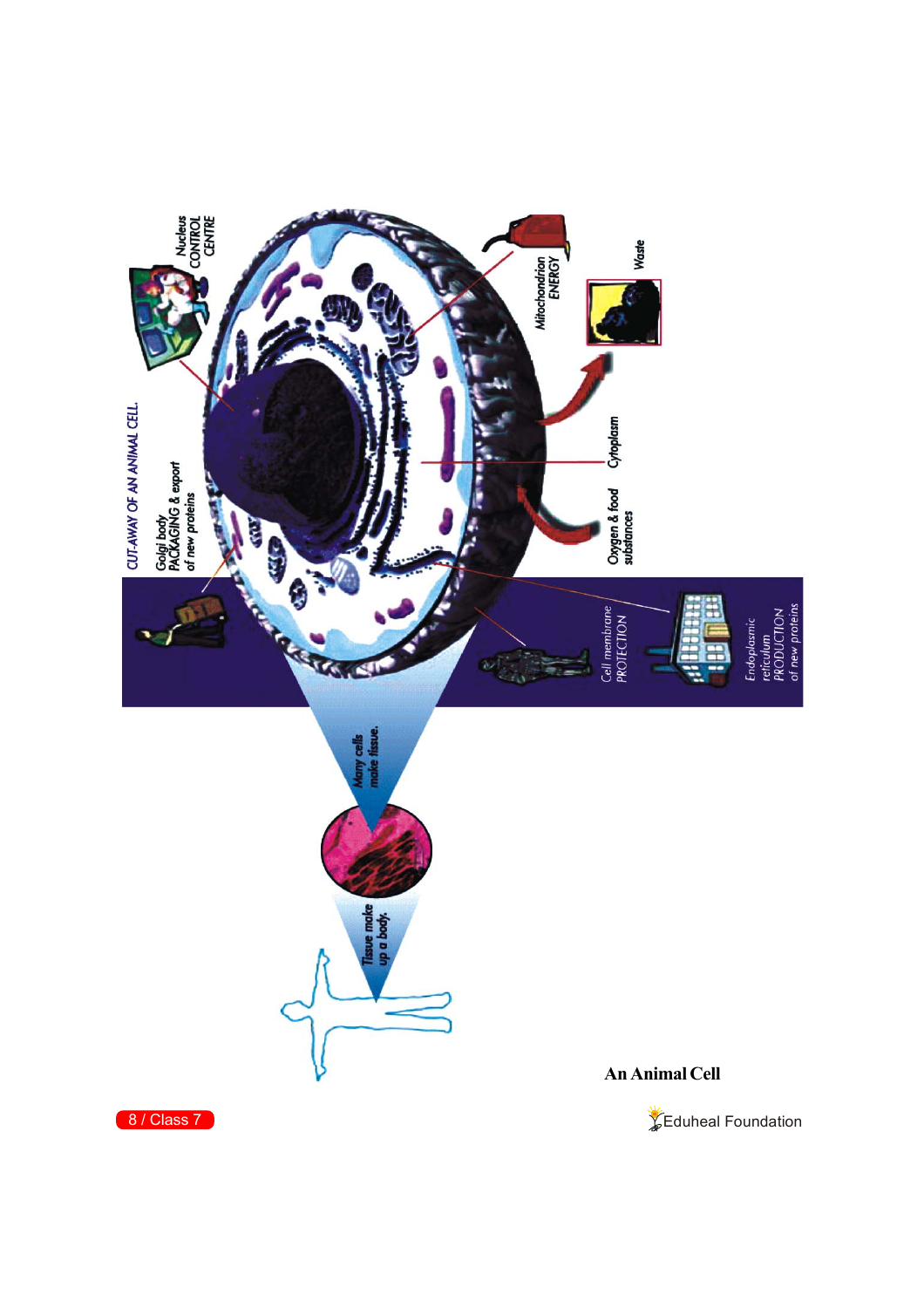## Enzymes

At any given moment, all of the work being done inside any cell is being done by **enzymes**. If you understand enzymes, you understand cells. A bacterium like E. coli has about 1,000 different types of enzymes floating around in the cytoplasm at any given time.

Enzymes have extremely interesting properties that make them little chemical-reaction machines. The

purpose of an enzyme in a cell is to allow the cell to carry out chemical reactions very quickly. These reactions allow the cell to build things or take things apart as needed. This is how a cell grows and reproduces. At

These enzymes do everything from breaking glucose down for energy to building cell walls, constructing new enzymes and allowing the cell to reproduce. Enzymes do all of the work inside cells.



the most basic level, a cell is really a little bag full of chemical reactions that are made possible by enzymes!

Enzymes are made from **amino acids**, and they are proteins.

A protein is any chain of amino acids. An amino acid is a small molecule that acts as the building block of any protein. If you ignore the fat, your body is about 20-percent protein by weight. It is about 60-percent water. Most of the rest of your body is composed of minerals (for example, calcium in your bones).

Protein in our diets comes from both animal and vegetable sources. The digestive system breaks all proteins down into their amino acids so that they can enter the bloodstream. Cells then use the amino acids as building blocks to build enzymes and structural proteins.

**Eduheal Foundation** Class 7 / 9